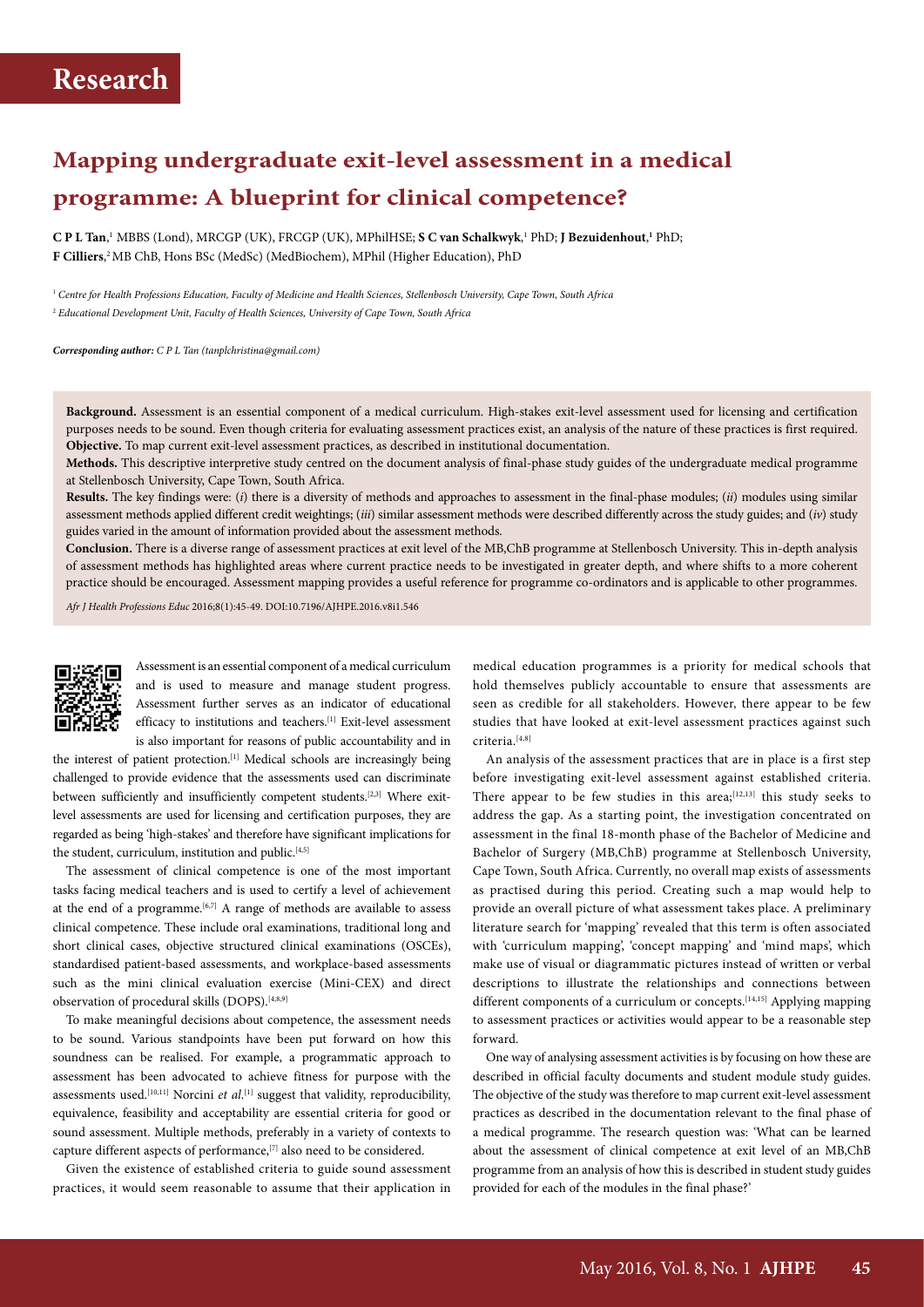## **Methods**

This descriptive interpretive study centred on a process of document analysis of the 2012/2013 study guides. In the final 18-month phase (which runs from July of one year to November of the following year) of the 6-year MB,ChB programme at Stellenbosch University, students rotate through 11 clinical modules varying in length from 3 to 7 weeks. Ten of the modules represent one clinical discipline each, and the remaining module, Health, Disease and Disability in the Community, is shared by the divisions of Family Medicine and Community Medicine, and the Centre for Care and Rehabilitation (Table 1). Detailed information relating to each module, including teaching schedules, duty rosters, projects and assignments, assessment methods and resource materials, is made available in study guides that are provided to all students and relevant faculty. In each module, three components contribute to the students' final overall mark: in-module and end-of-module assessments and final module examinations are conducted in either April or November of the final year.

The analysis of the 11 final-phase module study guides was undertaken in two stages. In the first stage, any available information pertaining to assessment conducted during the module (either in-module or end-of-module) and in the final examinations was gathered from the study guides. This collection included varying combinations of information with regard to the assessment schedules, written descriptions of methods of assessment, assessment checklists and marking grids, logbooks, proportion of

#### **Table 1. Modules in the final phase of the MB,ChB programme at Stellenbosch University**

Anaesthesiology Health, Disease and Disability in the Community Internal Medicine Obstetrics and Gynaecology Ophthalmology Orthopaedic Surgery Otorhinolaryngology and Head and Neck Surgery Paediatrics and Child Health Psychiatry Surgery Urology Total: 11 modules

marks allocated for each assessment method and weighting (relating to the calculation of students' final overall mark for that module). As the study guides were written in English and Afrikaans, the information provided in both language versions was compared to check whether it was the same (by investigator JB, who is fluent in both languages). The information was collated on an Excel spreadsheet and categorised by modules and assessment methods to generate an overview of exit-level assessment in the programme and facilitate comparison between the modules.

As this process proceeded, it became clear that there were some gaps in information in the study guides. In the second stage of data collection, all 11 module chairs (faculty who were in charge of organising and co-ordinating the individual modules) were invited to participate in clarificatory interviews to verify and add to the correctness of assessment-related information in the study guides. The module chairs were invited by letter and email, with a follow-up email being sent to non-responders 4 weeks after the initial invitation. At the time of the interview, informed consent was obtained from study participants. An interview schedule was drawn up to serve as a prompt during the interviews. Notes were taken during the interviews, with additional notes recorded afterwards from memory recall. Where necessary, the data on the spreadsheet were amended based on the additional information obtained from these interviews.

Ethical approval was obtained from the Stellenbosch University Health Research Ethics Committee (Ethics Committee Reference No. N13/01/009) and institutional permission from the Stellenbosch University Division of Institutional Research and Planning to conduct this study.

## **Results**

The information provided in both the English and Afrikaans versions of all 11 final-phase module study guides was confirmed to be the same. Nine of the 11 module chairs consented to participating in interviews, 1 declined and 1 was unavailable. Ultimately, 8 module chairs and 1 module team member were interviewed. Interviews, lasting between 20 and 100 minutes, were conducted over a period of 7 weeks by investigator CPLT.

Twenty-one different assessment methods were identified from the study guides. The results are summarised in Tables 2 and 3 to illustrate the differences in methods used during the modules (in-module and end-of-module) and

in the final module examinations. Assessment methods used were grouped together under three main categories, i.e. (*i*) written; (*ii*) performancebased; and (*iii*) other forms of assessment that did not fall under the previous two categories. In drawing up the groupings, it became evident that there was no uniformity in how assessments were described.

## **Written assessments**

The most common format of written assessments was multiple-choice questions (MCQs), used by six modules. 'Written' and 'slide' tests used in five modules signified some format of shortanswer questions (SAQs), in which students were required to formulate responses to questions posed, based on a clinical scenario, clinical or laboratory investigations, or a photograph. In several instances, where information extracted from the study guides indicated similar terms being used by different modules, interviews revealed that the nature of the assessment was different. As an example, the slide test in Modules 2 and 9 referred to the projection of a PowerPoint presentation of clinical photographs on a screen while students were writing the test, whereas in Module 7, this referred to a writtenformat assessment which 'includes clinical material as well as special investigations' (Study guide 7), with 'questions based around clinical scenarios' (Module chair D). 'Other written' assessments were used in two modules. These included assignments that students were required to complete during the modules, such as an electronic literature search relating to a patient that the student had cared for during the module, and an evidence-based medicine presentation.

#### **Performance-based assessments**

Performance-based assessment methods included an assessment of clinical skills in a controlled setting in the form of an OSCE and/or objective structured practical examination (OSPE), which was used in four modules. The number of stations was variable. The OSCE and OSPE used in the final summative examination for Module 4 comprised 16 active stations, each of 7 minutes' duration, whereas the OSCE for Module 8 had approximately 20 active stations, each of 5 minutes' duration. 'Unprepared OSCE questions' (Study guide 4) that were used as an in-module assessment method in Module 4 were described by Module chair E to be of a written format and were used 'to test knowledge'. The OSPE in-module assessment for Module 5 was described as including written clinical scenarios, use of videoclips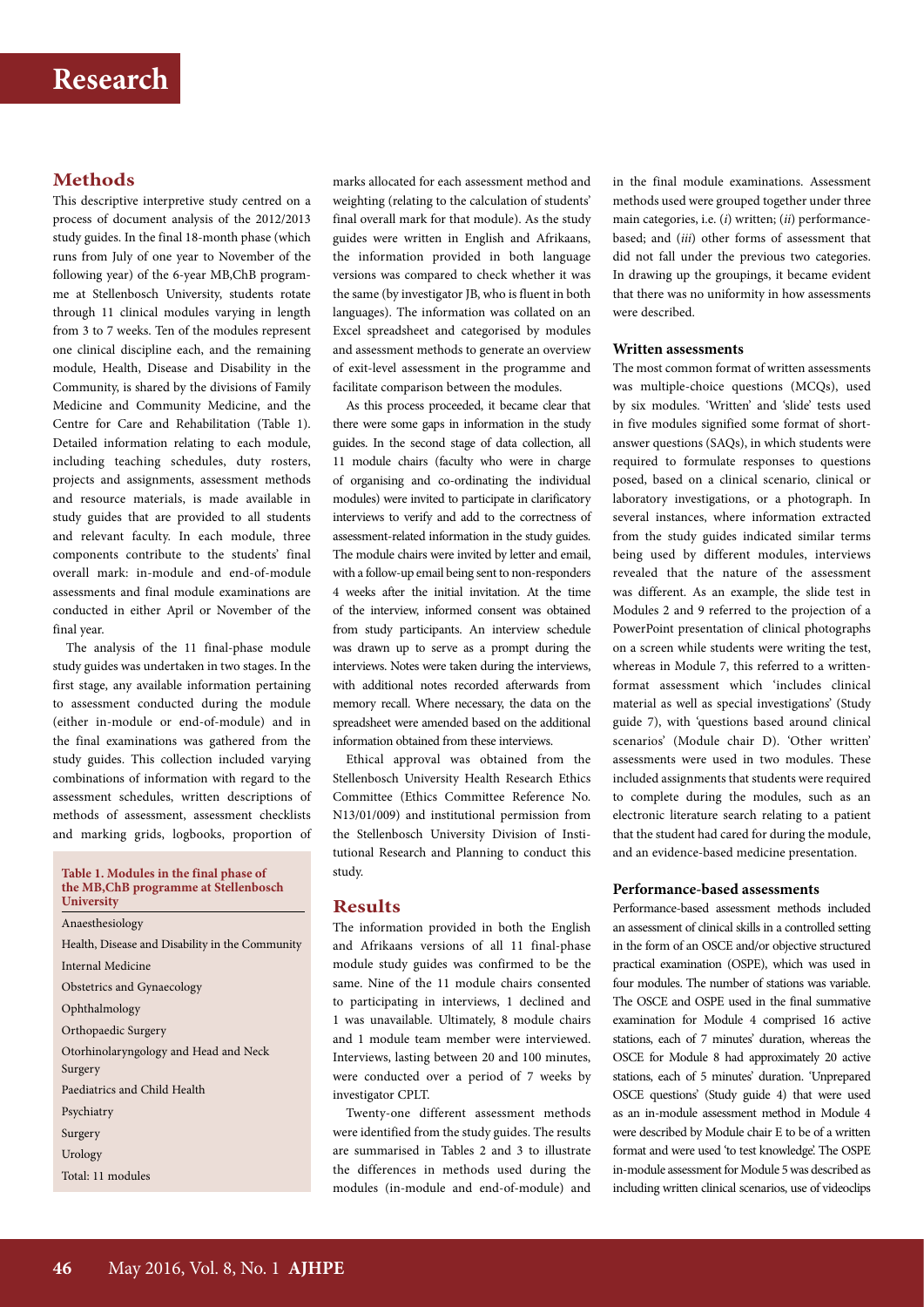### **Table 2. Range of assessment methods used during the modules**

|                |                            | Assessment methods (in-module and end-of-module assessments) |                          |                                                                                                                |                                      |                                   |                                                                                 |                                                                   |                            |
|----------------|----------------------------|--------------------------------------------------------------|--------------------------|----------------------------------------------------------------------------------------------------------------|--------------------------------------|-----------------------------------|---------------------------------------------------------------------------------|-------------------------------------------------------------------|----------------------------|
| Module         |                            | Written                                                      |                          |                                                                                                                | Performance based                    |                                   |                                                                                 |                                                                   | Contribution               |
|                | <b>Duration</b><br>(weeks) | <b>MCO</b>                                                   | <b>SAQ</b>               | Other written                                                                                                  | <b>OSCE/OSPE</b>                     | <b>Clinical cases</b>             | Diverse clinical                                                                | Other                                                             | to final module<br>mark, % |
| $\mathbf{1}$   | $\mathfrak{Z}$             |                                                              | Written<br>test $(12.5)$ |                                                                                                                |                                      | Clinical<br>examination<br>(12.5) | Clinical case<br>discussion $(12.5)$ ;<br>clinical examination<br>method (12.5) | Continuous<br>(P/F)                                               | 50                         |
| $\sqrt{2}$     | 3                          |                                                              | Slide test<br>(25)       | Clinical case studies<br>(25)                                                                                  |                                      |                                   | Skills logbook (5);<br>practical ability (40)                                   | Dedication and<br>enthusiasm (5)                                  | 50                         |
| 3              | 5                          |                                                              |                          |                                                                                                                |                                      |                                   | General oral and<br>simulated clinical<br>oral $(50)$                           |                                                                   | 50                         |
| $\overline{4}$ | 6                          | (15)                                                         |                          |                                                                                                                | OSCE(10)                             |                                   |                                                                                 | Ward mark (25)                                                    | 50                         |
| 5              | $\overline{7}$             | (10)                                                         |                          |                                                                                                                | <b>OSPE (20)</b>                     |                                   | Portfolio (20)                                                                  | Attitude<br>(satisfactory/<br>unsatisfactory)                     | 50                         |
| 6              | $\overline{7}$             | (15)                                                         |                          |                                                                                                                |                                      | Clinical (17.5)                   |                                                                                 | Continual (17.5)                                                  | 50                         |
| 7              | 6                          |                                                              |                          | Electronic literature<br>search $(5)$                                                                          |                                      | Clinical long<br>case $(40)$      | Clinical procedures<br>(completed: Yes/No);<br>X-ray presentation (5)           | Professional<br>conduct<br>(satisfactory/<br>unsatisfactory)      | 50                         |
| 8              | 5                          | (5)                                                          |                          | EBM presentation (5);<br>work rehab task (2.5);<br>physical rehab<br>task (2.5); community<br>project $(12.5)$ |                                      |                                   | Clinical portfolio<br>(17.5)                                                    | Continuous tutor<br>assessment $(5)$                              | 50                         |
| 9              | $\overline{3}$             | (25)                                                         | Slide test<br>(25)       |                                                                                                                |                                      |                                   | Skills logbook (P/F)                                                            | Dedication and<br>enthusiasm<br>(satisfactory/<br>unsatisfactory) | 50                         |
| 10             | $\mathfrak{Z}$             | (17)                                                         |                          |                                                                                                                | <b>Skills</b><br>(in skills lab) (2) | Clinical (20)                     |                                                                                 | Attitude (1)                                                      | 40                         |
| 11             | 5                          |                                                              | Written<br>test $(20)$   |                                                                                                                |                                      | 'OSCE' (clinical and oral) (25)   |                                                                                 | Integrity<br>assessment $(5)$                                     | 50                         |

and interactive sessions with standardised patients (Module chair F). The inmodule OSCE in Module 11 was actually a combined oral and clinical case assessment.

The use of clinical cases (involving real patients) was employed in five modules, varying from 15 to 30 minutes per case. Module chairs pointed out that the number of cases used in the final examinations varied – from 1 (Module 3) to 2 (Module 7) and 3 (Modules 1 and 6). The number of clinical cases used in the same module also differed when used for in-rotation assessment (e.g. Modules 6 and 7 used 1 case each) compared with the final examinations (the same Modules 6 and 7 used 3 and 2 cases, respectively). In two other modules (Modules 9 and 11), there appeared to be some overlap between the use of clinical cases and oral assessment in the final examinations, as described by the respective module chairs.

A number of 'diverse clinical' assessment methods was described in the study guides, comprising skills logbooks, portfolios, assessment of 'practical ability' (based broadly on history-taking and examination technique, mastery of skills prescribed in a logbook, ability to formulate and summarise clinical problems and develop a management plan); clinical examination method (based on specific physical examination techniques in that module); clinical case discussions and X-ray presentations to ward consultants; and oral assessment. This loose grouping was made by investigator CPLT in the initial mapping of all assessment methods extracted from the study guides, as these methods shared a common clinical thread but did not fit into the two previously described groups of performance-based assessment methods.

## **Other assessments**

The remaining category of assessment methods used in 10 of the finalphase modules, primarily as part of in-rotation assessment, is labelled 'other'. These methods dealt mainly with various aspects of professionalism. In four modules, although this assessment did not appear to carry an actual mark, the student was required to obtain a 'satisfactory' judgement.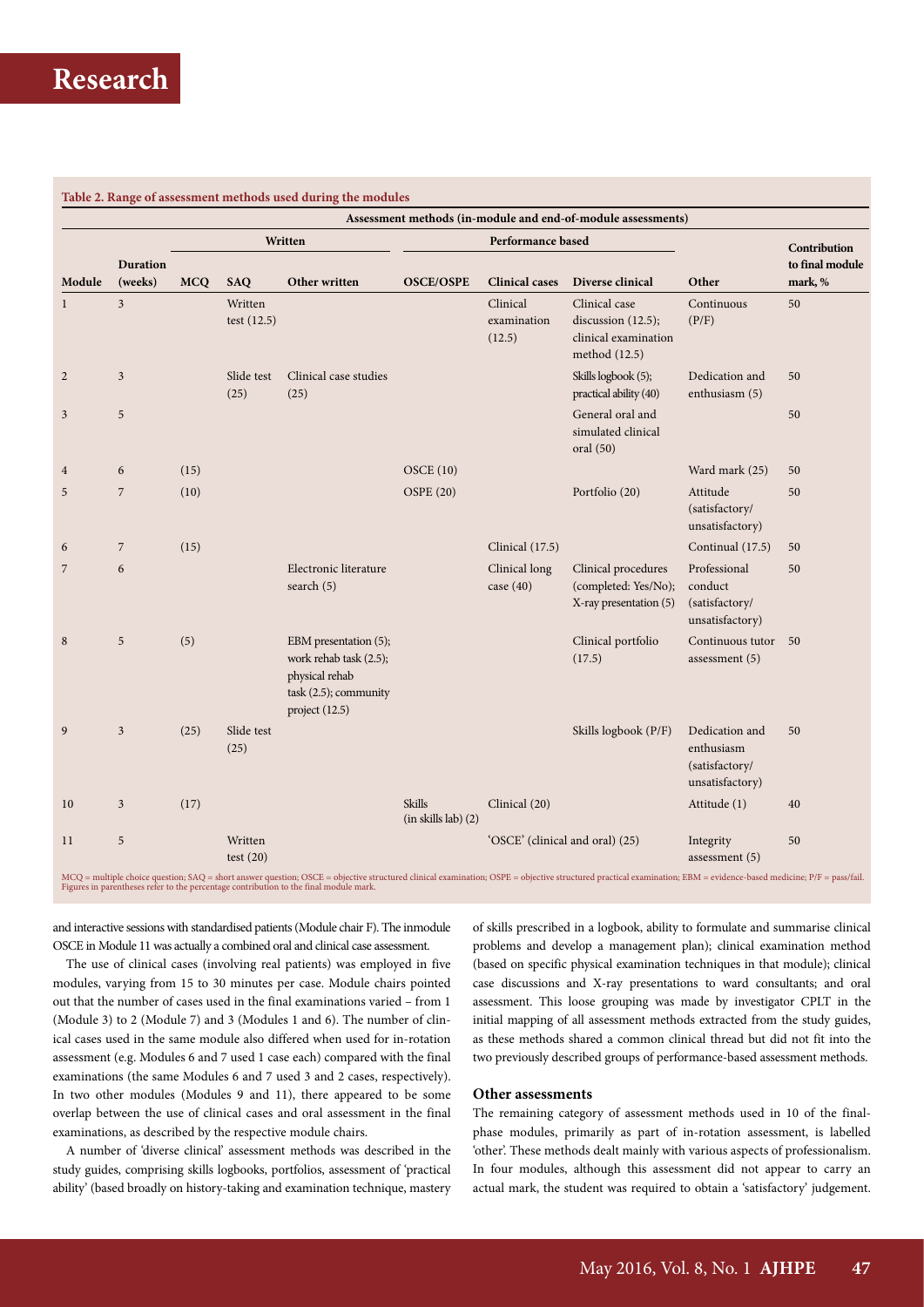| Assessment methods (final module examinations) |                     |            |                               |                    |                                             |                                                       |                            |  |  |  |  |  |
|------------------------------------------------|---------------------|------------|-------------------------------|--------------------|---------------------------------------------|-------------------------------------------------------|----------------------------|--|--|--|--|--|
| Module                                         | Duration<br>(weeks) |            | Written                       |                    | Contribution                                |                                                       |                            |  |  |  |  |  |
|                                                |                     | <b>MCQ</b> | <b>SAQ</b>                    | <b>OSCE/OSPE</b>   | <b>Clinical cases</b>                       | Diverse clinical                                      | to final module<br>mark, % |  |  |  |  |  |
|                                                | $\mathfrak{Z}$      |            | Written examination<br>(12.5) |                    | Clinical examination (37.5)                 |                                                       | 50                         |  |  |  |  |  |
| 2                                              | $\mathfrak{Z}$      |            |                               |                    |                                             |                                                       | 50                         |  |  |  |  |  |
| 3                                              | 5                   |            |                               |                    | Clinical (17)                               | General oral and<br>simulated clinical<br>oral $(33)$ | 50                         |  |  |  |  |  |
| $\overline{4}$                                 | 6                   |            |                               | OSCE and OSPE (50) |                                             |                                                       | 50                         |  |  |  |  |  |
| 5                                              | $\overline{7}$      |            |                               |                    |                                             | Oral (50)                                             | 50                         |  |  |  |  |  |
| 6                                              | $\overline{7}$      | (20)       |                               |                    | Clinical (30)                               |                                                       | 50                         |  |  |  |  |  |
| 7                                              | 6                   |            | Slide: written (25)           |                    | Clinical (25)                               |                                                       | 50                         |  |  |  |  |  |
| 8                                              | 5                   |            |                               | OSCE(50)           |                                             |                                                       | 50                         |  |  |  |  |  |
| 9                                              | 3                   |            |                               |                    | Clinical oral examination (50)              |                                                       | 50                         |  |  |  |  |  |
| 10                                             | 3                   |            |                               | OSCE(24)           |                                             | Oral (36)                                             | 60                         |  |  |  |  |  |
| 11                                             | 5                   |            |                               |                    | Clinical, oral and<br>X-ray discussion (50) |                                                       | 50                         |  |  |  |  |  |

## **Table 3. Range of assessment methods used for the final module examinations**

Structured marking guidelines to assist the assessment of this component were provided in the study guides for Modules 7 and 8. For the remaining eight modules, module chairs confirmed that there were no guidelines and the allocation of marks was subjective.

#### **Summary of results**

Ten of the modules used at least one written and one clinical assessment method during the module, whereas Module 3 relied on one method in the form of an oral assessment (Table 2). On overall review of the final examinations (Table 3), Modules 1, 6 and 7 used a written and clinical assessment method. Three modules (3, 10 and 11) used two clinical assessment methods. Two modules (4 and 8) used a multiple station OSCE and/ or OSPE format, and two modules (5 and 9) used an oral assessment format alone. Information relating to the final examinations for Modules 6 and 9 was not described in the study guides; this additional information was obtained only at the time of interview. There was no information available regarding the final examination in the Module 2 study guide.

The students' final overall mark for each module was based on two components: the total marks awarded for the rotation (from in-rotation and end-of-rotation assessments) and those from the final examinations. In 10 of 11 modules, the weighting for these two components was equal. In the remaining Module 10, 40% of the final overall mark was derived from the rotation marks and 60% from the final examination marks. As indicated by the figures in parentheses in Tables 2 and 3, the weighting of individual assessment methods varies considerably between modules.

## **Discussion**

Four key findings emerged from this study. Firstly, there was a diversity of assessment methods and approaches in the final-phase modules. Secondly, modules using similar assessment methods applied different weightings. A third finding was that the information provided about similar assessment

methods was described differently in the various module study guides. These are not necessarily synonymous with what is described in the literature. And fourthly, study guides varied in the amount and detail of information provided about the assessment methods used in the respective modules.

### **Range of methods used**

The diversity of methods and approaches to assessment across the finalphase modules is similar to that reported in McCrorie and Boursicot's<sup>[12]</sup> UK study and by Ingham<sup>[13]</sup> in Australia. Conversely, a single assessment method was used in several modules. The question is whether the (mix of) methods are utilised in a way that is appropriate to exit-level assessment. Miller's[16] 'pyramid', often used to illustrate the multidimensional complexity of assessing clinical competence, moving upwards from reproduction or factual recall in the lower tiers of the 'pyramid' to demonstration and application at the summit, provides a useful framework for responding to this question. The study findings indicate that a substantial proportion of assessment still takes place at the 'lower' tiers of the pyramid. This finding raises questions about how this might influence the validity of decisions on the clinical competence of the student. Analysis of how assessment is described in the student study guides does not provide sufficient information to draw final conclusions, and further research is required in this area. Other questions deserving further study include whether the range of methods used is appropriate to the outcomes of the relevant exit-level modules and what the findings reveal about the validity of the opinions offered by external examiners.

#### **Weighting of assessment methods**

Modules using similar assessment methods applied different weightings, suggesting that the emphasis placed on the assessment method varied across modules. Possible explanations include resource constraints